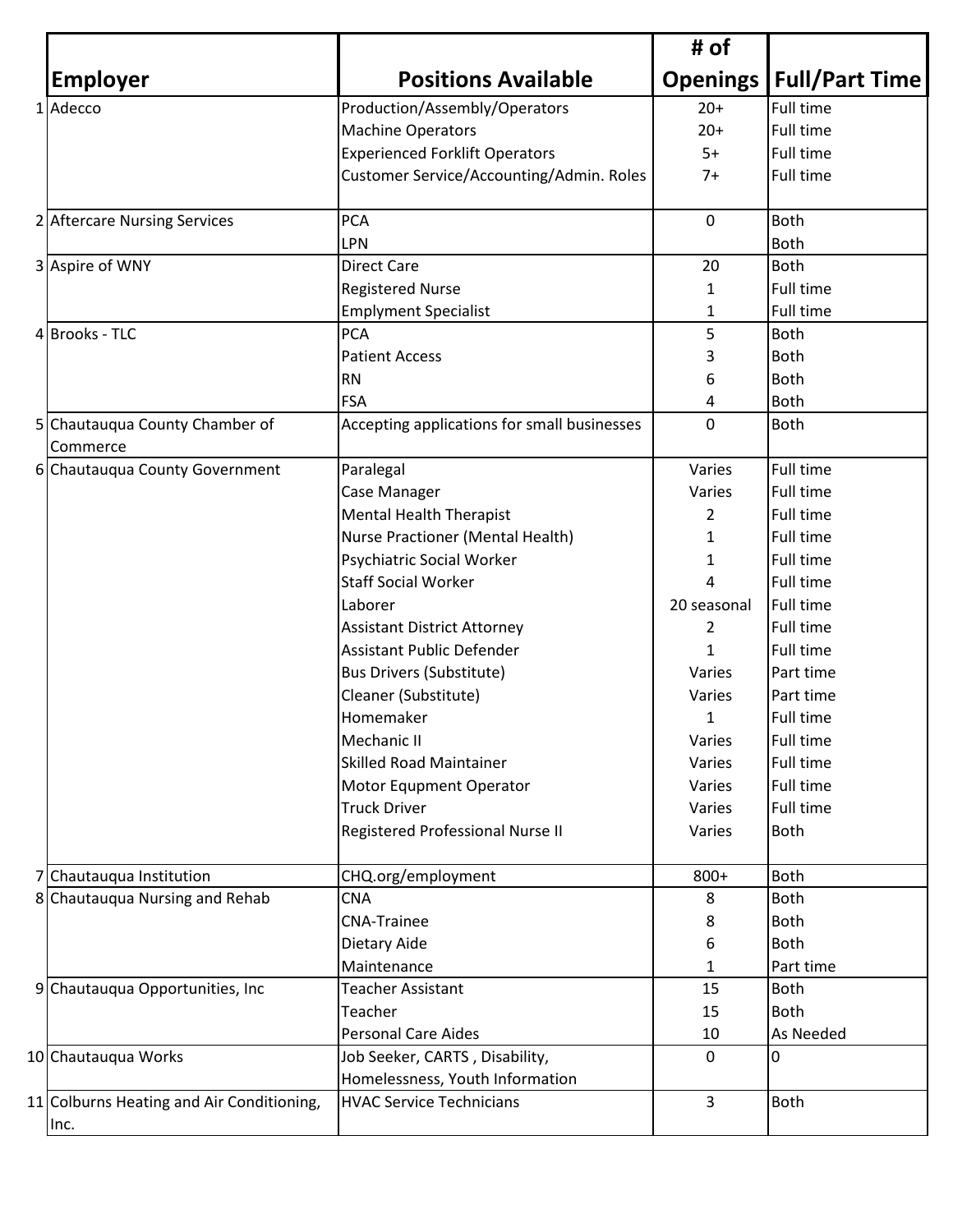|                                             |                                             | # of            |                       |
|---------------------------------------------|---------------------------------------------|-----------------|-----------------------|
| <b>Employer</b>                             | <b>Positions Available</b>                  | <b>Openings</b> | <b>Full/Part Time</b> |
| 12 Erie 2 Chautauqua - Cattaraugus BOCES    | <b>Account Clerks</b>                       | Many            | <b>Both</b>           |
|                                             | <b>Adult Education Instructors</b>          | Many            | Both                  |
|                                             | <b>Health &amp; Career Teachers</b>         | Many            | <b>Both</b>           |
|                                             | Summer School Teacher Aides                 | Many            | <b>Both</b>           |
| 13 Gowanda Rehab and Nursing Center         | CNA's                                       | 30              | Both                  |
|                                             | RN's and LPN's                              | 7               | <b>Full time</b>      |
|                                             | OT - PT                                     | $1 - 2$         | Part time             |
|                                             | Activities                                  | 2               | Part time             |
| 14 I-86 Truck & Auto Service LLC            | <b>HD Technician</b>                        | $\mathbf{1}$    | Full time             |
|                                             | <b>Automotive Technician</b>                | 1               | Full time             |
|                                             | Service Advisor                             | 1               | <b>Full time</b>      |
| 15 Infinity Resources                       | <b>Fabrication and Assembly</b>             | 6               | <b>Full time</b>      |
|                                             | General Laborer                             | 20              | <b>Full time</b>      |
|                                             | <b>HVAC</b>                                 | 1               | <b>Full time</b>      |
|                                             | Customer Service Computer Software          | 10              | <b>Both</b>           |
|                                             | Associate                                   |                 |                       |
| 16 International Union of Painters & Allied | Apprentice and Journeyperson                | Various         | Both                  |
| Trades,                                     | <b>Glaziers, Commercial Painters</b>        | Various         | Both                  |
| District Council #4                         | <b>Industrial Painters</b>                  | Various         | <b>Both</b>           |
|                                             | <b>Drywall Finishers</b>                    | Various         | Both                  |
| 17 Jamestown Business College               | 0                                           | $\Omega$        | 0                     |
| 18 Lutheran Social Services Group, Inc      | <b>Multiple RN Positions</b>                | Multiple        | Both                  |
|                                             | <b>LPN Positions</b>                        | Multiple        | <b>Both</b>           |
|                                             | <b>CNA Positions/Trainees</b>               | Multiple        | Both                  |
|                                             | Rehabilitation Positions (OT, PT, MT)       | Multiple        | Full time             |
| 19 Media One Radio Group                    | Paid Internsip                              | 1               | Part time             |
|                                             | <b>Marketing Executive</b>                  | 1               | Full time             |
| 20 Monofrax, LLC                            | General Labors, Machine Operators           | 20              | <b>Full Time</b>      |
| 21 Nestle Purina PetCare                    | Maintenance                                 | 5               | Full time             |
|                                             | <b>General Labor/Operators</b>              | 10              | Full time             |
| 22 New Directions Youth & Family Services,  | Youth Support Specialist                    | $40+$           | Full time & On Call   |
| Inc                                         | <b>Adventure Recreation Youth Support</b>   | 2               | Full time & On Call   |
|                                             | Specialist                                  | 3               | Full time & Per Diem  |
|                                             | Licensed Behavorial Health Practioner       | 1               | On Call               |
|                                             | Cook                                        | 1               | On Call               |
|                                             | <b>Equestrian Counselor</b>                 | 1               | Full time             |
|                                             | Permanency Case Manager                     | 1               | <b>Full tiime</b>     |
|                                             | <b>Community Based Youth Mentor (Scio)</b>  |                 |                       |
| 23 New Vision Services                      | PCA (Personal Care Assistant)               | 0               | Part time             |
|                                             | <b>CDL Drivers (Medical Transportation)</b> |                 | Part time             |
| 24 Northwest Bank                           | Teller                                      | $\mathbf 0$     | Both                  |
|                                             | Platform                                    |                 | <b>Full time</b>      |
| 25 NYS Office for People with               | <b>Direct Support Professional</b>          | $50+$           | Both                  |
|                                             |                                             |                 |                       |
| Developmental                               | <b>Licensed Practical Nurses</b>            | $20+$           | Both                  |
| <b>Disabilities</b>                         | Nurse 2                                     | $20+$           | <b>Both</b>           |
| 26 Parallel Employment Group                | <b>Manufacturing Associates</b>             | 5               | Full time             |
|                                             | <b>Food Production</b>                      | 10              | Full time             |
|                                             | General Labor/Forklift                      | 5               | Full time             |
|                                             | Production                                  | 10              | Full time             |